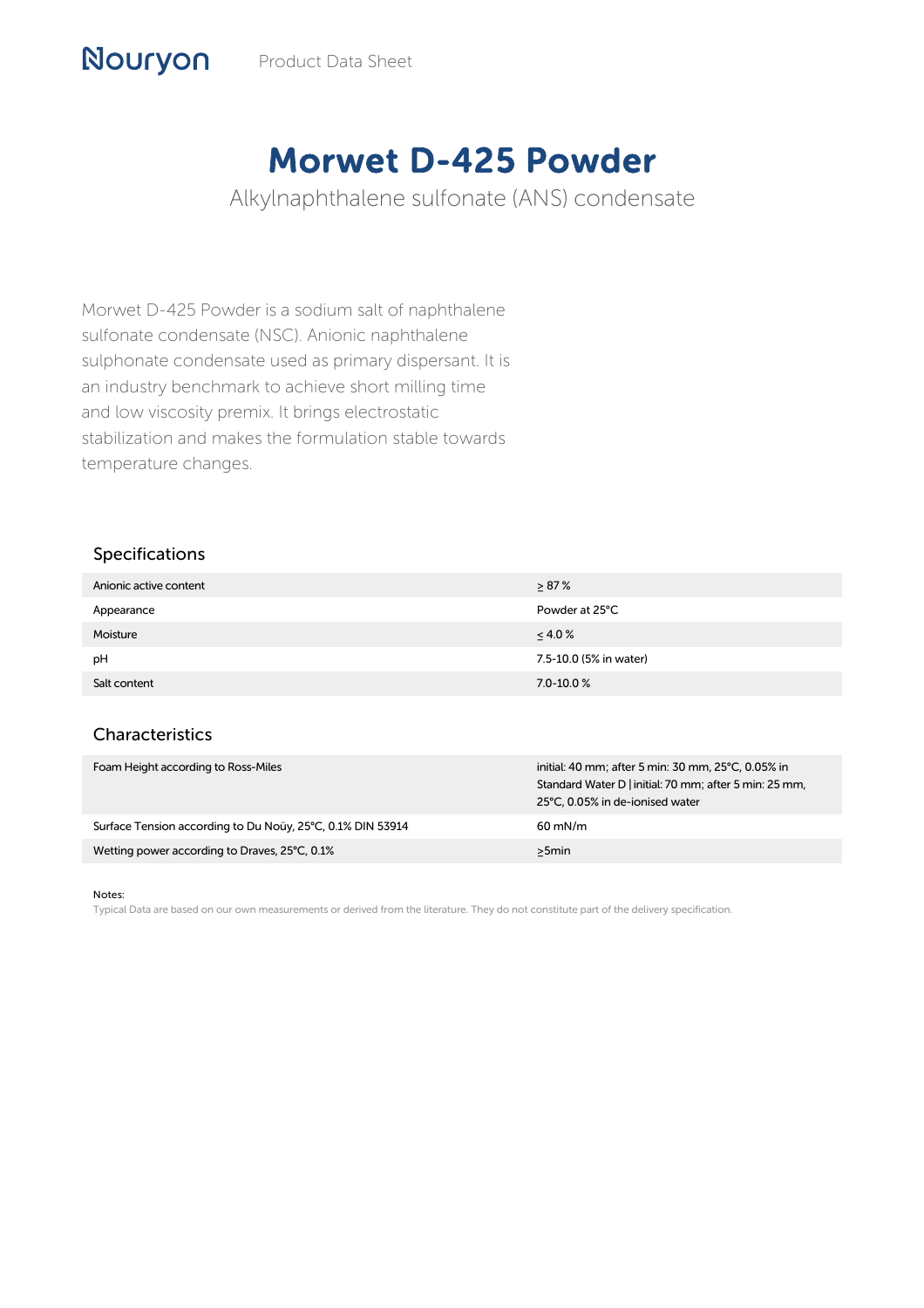## Storage

The plant claims 5 years from the date of manufacture. Powders should be protected from moisture, but no temperature requirement since we are dealing with powders.